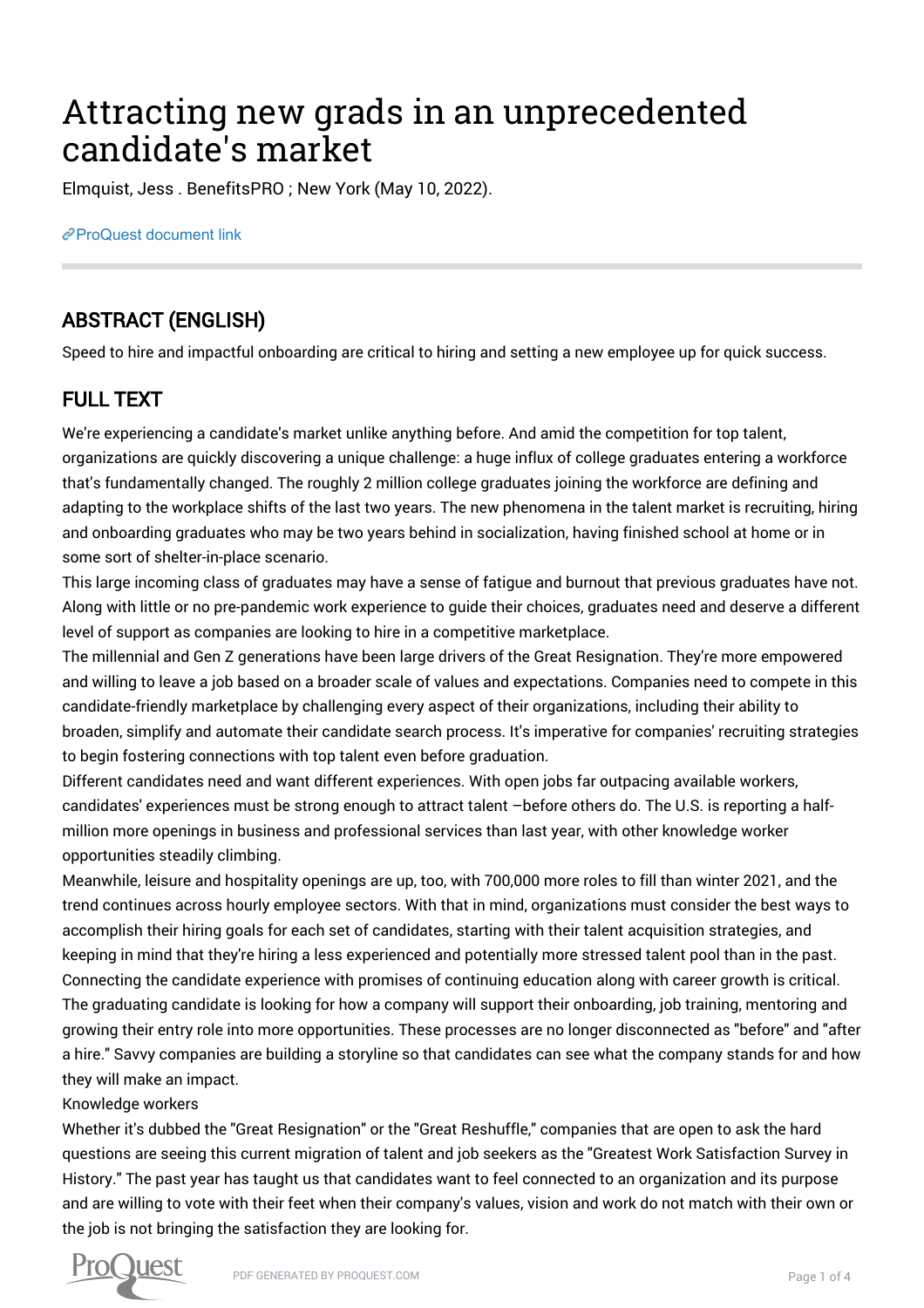Today's grad is looking for a narrative about the company of choice that allows them to find their path, not only to get the job. They're seeking a clear career path, mentor programs, learning and development and a transparent process to help them grow. Forward-thinking companies are building to meet this changing expectation. Based on volume and today's competitive talent market, this process must be automated and allow the employee to self-select into their career path. This builds trust in the employee population, which adds value in talent acquisition. Employees often become an informal part of recruiting efforts, as trusted sources —friends and former colleagues —referring future candidates for positions they think might be a good fit.

Similarly, personalization is a critical element to finding that fit for knowledge workers, and AI-empowered platforms complement a robust referral program to help fuel a personalized story that each candidate needs to see and experience while on a job search. Today's graduates expect the same hyper-personalized recommendations on a career site as they find on Netflix or Amazon. They want a unique experience based on their behavior and preferences, and they'll move on if they don't get what they're looking for quickly.

That's why AI is so important –it shapes the candidate experience with intelligent chatbots asking a few simple questions to fuel a personalized experience. Armed with the data from candidate answers, a chatbot provides relevant content like company blog posts and employee testimonial videos plus personalized job recommendations to keep candidates engaged and interested.

Southwest Airlines has found success by employing a robust referral program and an intelligent chatbot. In one year, Southwest reported 1 million chatbot interactions that:

• Offered 24/7 personalization

#### • Captured leads

• Saved their recruiters 92,000 hours otherwise spent answering FAQs

The company's incentivized referral program has driven a 700% increase in employee referrals, which are integrated into a talent experience management platform that automates emails and texts about job openings. It also invites referred candidates to join Southwest's talent community by completing a candidate profile. And the platform updates employees about their referrals, enabling them to follow a candidate's progress. Southwest engages referred candidates by holding several weekly online "referral information sessions," which empower the recruiting team to reach more candidates at once while still creating a personal connection. Recruiters cement that connection during sessions by offering insight into the company's interviewing processes and culture. Thanks to these efforts, Southwest sees an average of 1,000 referrals a week –50% of them complete full profiles, transitioning easily from referral to applicant.

Hourly employees

Innovation has been a constant for me –personally and professionally. During my time as EVP, HR at fitness company LifeTime, I led high-volume hiring of quality talent –more than 21,000 people annually. Speed is paramount for any industry hiring with high volumes, especially in our current labor market. Incorporating automation helps significantly reduce time-to-hire by streamlining talent acquisition processes to involve recruiters and hiring managers at the right moment.

Although not always the first employment choice for college grads, I have found that recent graduates end up following an area of passion rather than pursuing a job directly connected to their degree. Retail and service roles often become transition opportunities that can lead to full-time work over time.

In retail, logistics and other high-volume hiring industries, the new norm for the recruitment process —from the candidate's initial click to receiving an offer —is as little as 24 hours. Savvy organizations like KinderCare Education have taken advantage of automation to meet significantly increased hiring demands. With nearly 40,000

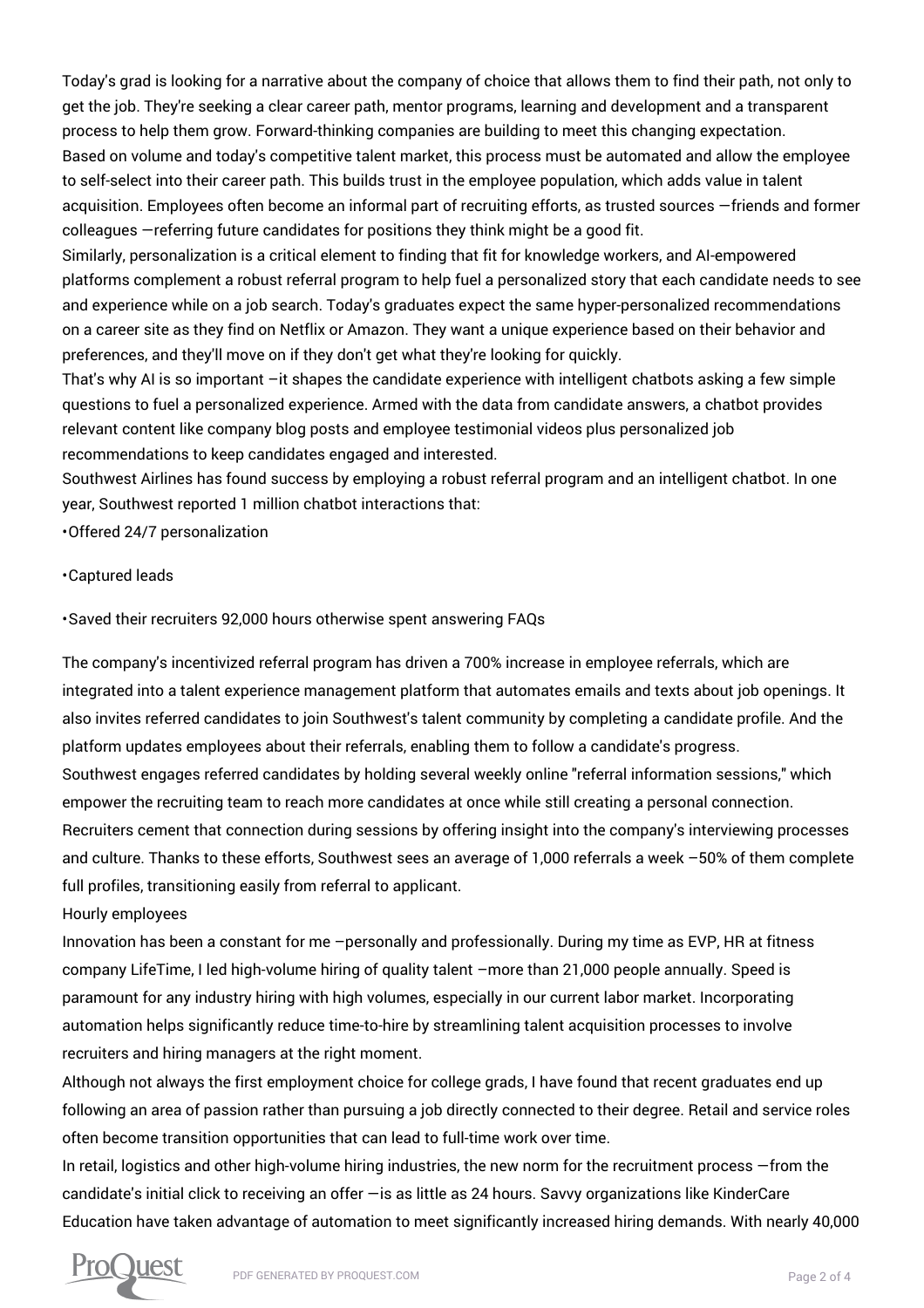employees at more than 2,000 daycare and early childhood education centers, KinderCare is the largest childcare education provider in the U.S. As pandemic-related restrictions lifted, KinderCare's found its individual hiring managers and recruiters unable to keep up with its high volume of hiring needs.

By using automation for its hiring events, KinderCare was able to register, interview and hire more efficiently without putting a strain on the work of its two-person recruiting team. Automated campaigns combined with personalized, pre-event communication from hiring managers increased candidate engagement and attendance. KinderCare's recruiting team used a hiring event template posted on its career site and managed automated email and text communications with candidates leading up to the event. The result? A week and a half's time and one single event yielded 160 applicants, 70 interviews and more than 40 hires for critical positions —all while spending less than \$50 in advertising.

Speed to hire and impactful onboarding are critical to hiring and setting a new employee up for quick success. Without a platform that can measure job fit and offer opportunities in volume accurately and quickly, your company is at risk of finishing last in the talent battle.

Technology that powers better recruiting

This year's graduates are awash with employment options, more than any previous graduating class: 11.3 million jobs currently open compared to 7.4 million in 2021. One of the greatest struggles for grads is how to start sorting the myriad options and narrow their search to roles they actually want. Organizations have 14 seconds to capture a candidate's attention, and using a solid platform with inspired and seasoned recruiters and hiring managers is a critical combination in this talent market. We know this because we have more than 350 million job opportunities on our platform, and we continue to gain insight over time.

Companies must respond with a quick, accurate and personal solution. The automation of an AI platform helps streamline processes and deliver personalized messages designed to connect potential employees to the right opportunities. That technology also gives recruiting teams the time and tools they need to be more human in the process, and focus their efforts on high-value actions, ultimately, bringing on the new employees a company needs to continue to succeed.

### DETAILS

| Subject:                       | Workers; Orientations; Hiring; Careers; Employees; Employment; Pandemics;<br>Resignations; College graduates; Automation; Customization; Candidates; Education |
|--------------------------------|----------------------------------------------------------------------------------------------------------------------------------------------------------------|
| <b>Business indexing term:</b> | Subject: Workers Orientations Hiring Careers Employees Employment Resignations<br>Automation                                                                   |
| Location:                      | United States-US                                                                                                                                               |
| Identifier / keyword:          | SBMBP; blog; Legal Professionals                                                                                                                               |
| <b>Publication title:</b>      | BenefitsPRO: New York                                                                                                                                          |
| <b>Publication year:</b>       | 2022                                                                                                                                                           |